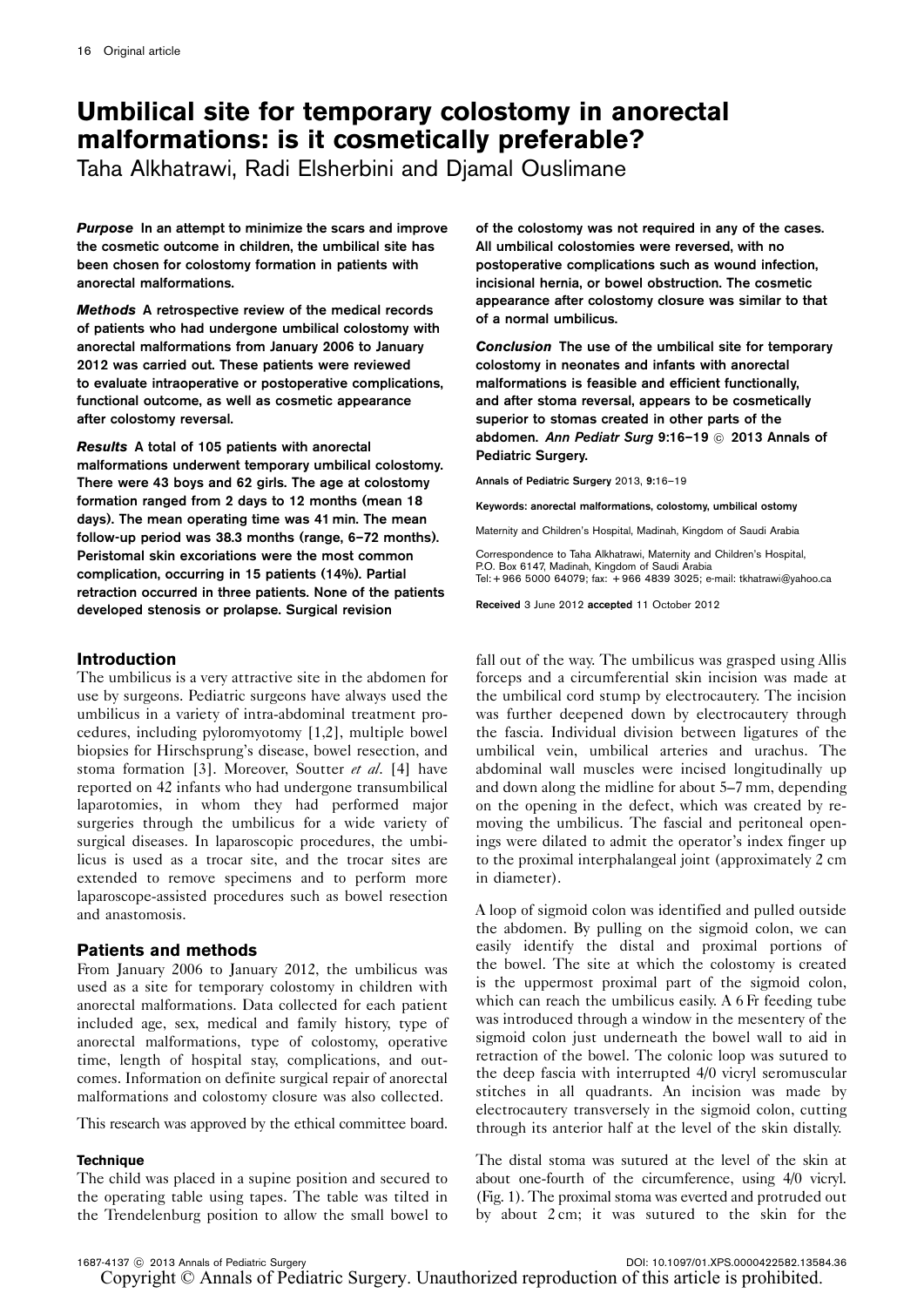<span id="page-1-0"></span>

The distal stoma is sutured at the level of the skin at about one-fourth of the circumference.

remaining three-fourth of the circumference (Figs 2 and 3). The feeding tube was removed. The distal pouch was irrigated and cleaned with warm saline. A stoma bag was applied.

#### Results

A total of 105 patients with anorectal malformations underwent a temporary umbilical colostomy. There were 43 boys and 62 girls. The age at colostomy formation ranged between 2 days and 12 months (mean 18 days). The mean operating time was 41 min. The mean followup was 38.3 months (range, 6–72 months). Three patients required extension of the skin incision and fascia to the left side of the removed umbilicus for about 2 cm to identify the sigmoid colon. Peristomal skin excoriations were the most common complication, occurring in 15 patients (14%). Skin excoriations were mild to moderate. Topical treatment with zinc oxide resulted in satisfactory recovery in all patients.

Partial retraction of the proximal stoma occurred in 3 patients without any sequela. None of the patients developed stenosis or prolapse. Surgical revision of the colostomy was not required in any of the cases. With the placement of the colostomy in the umbilicus, no difficulties were encountered in performing laparoscopic anorectoplasty for rectourethral fistulas in boys. All umbilical colostomies were reversed, with no postoperative complications such as wound infection, incisional hernia, or bowel obstruction. The cosmetic appearance after colostomy closure was similar to that of a normal umbilicus ([Fig. 4](#page-2-0)).

#### **Discussion**

A colostomy is usually indicated in the neonatal period for the management of anorectal malformations in boys and girls, excluding those with perineal fistula [\[5,6](#page-3-0)]. Colostomy formation and closure in neonates and infants are associated with considerable morbidity [\[6–8](#page-3-0)]. The reported complications in the literature of colostomy formation include mislocation, prolapse, stenosis, retraction,



Forceps are introduced inside the hidden distal mucous fistula.

Fig. 3

Fig. 2



Umbilical colostomy after complete formation.

skin excoriation, stomal ulceration, and bleeding, and those after colostomy closure include anastomotic leak, intestinal obstruction, wound infection, incisional hernia, and stitch granuloma [\[6–10](#page-3-0)]. Because of the significant morbidity that can occur with colostomy, some pediatric surgeons would prefer to repair anorectal malformations without colostomy [\[11–13](#page-3-0)]. Yet, colostomy is the best way to prevent complications in anorectal surgery [\[5](#page-3-0)].

There are many locations in the abdomen that can be used for primary stomas in children. This will depend on which bowel has to be exteriorized and on surgeon preference. There is controversy with regard to the type and location of colostomy for anorectal malformations [\[6,8,10\]](#page-3-0).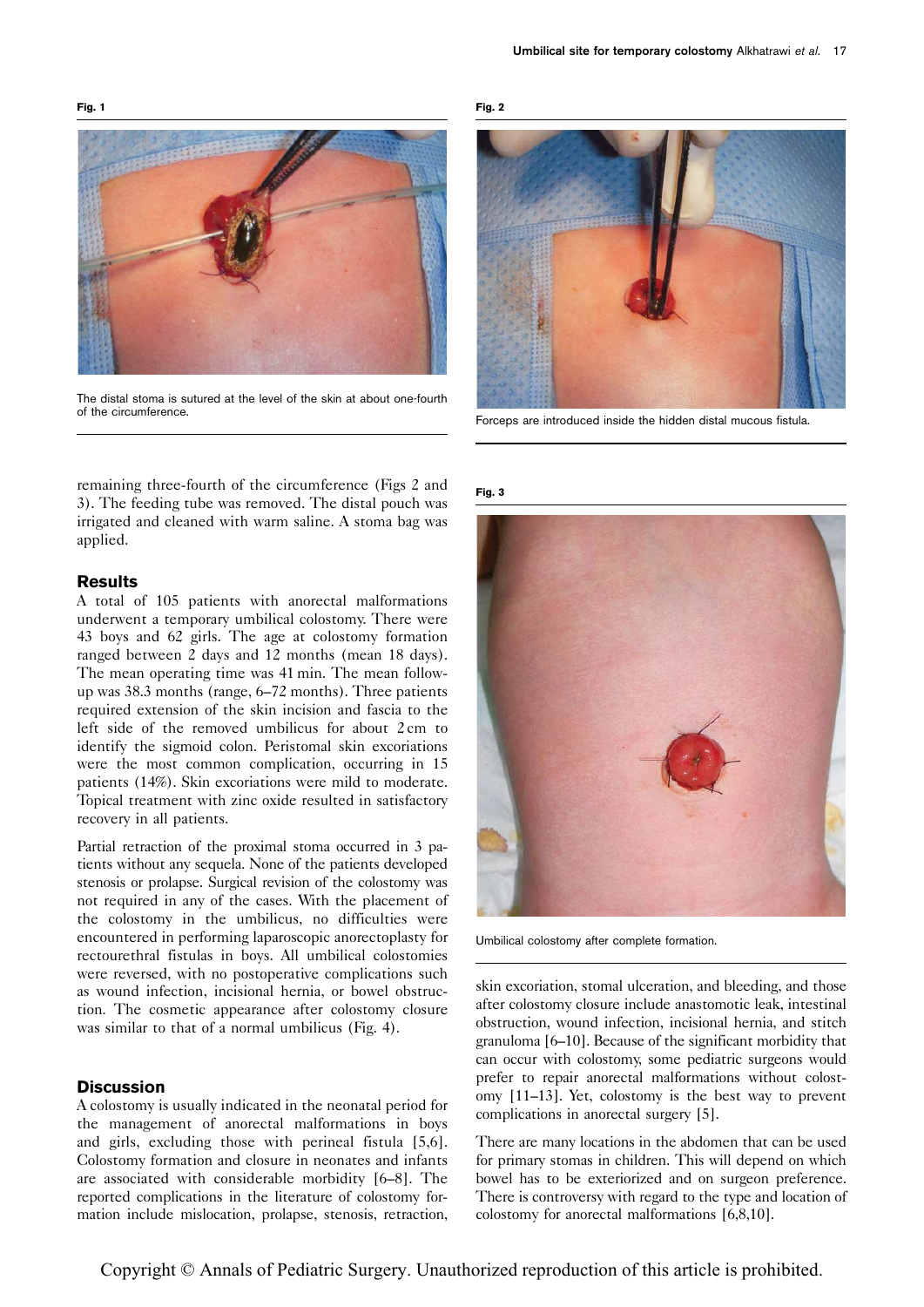<span id="page-2-0"></span>



Postoperative appearance after colostomy reversal.

The reported types of colostomy include: loop, separated stomas, stomas together but divided, and Hartmann's procedure [\[10\]](#page-3-0).

Wilkins and colleagues recommend a divided colostomy in the mobile portion of the descending colon and making the mucus fistula small in the left lower quadrant of the abdomen [\[5,10](#page-3-0)]. Patwardhan et al. [\[6\]](#page-3-0) have reported no significant difference in the complication rates between loop and divided sigmoid colostomy.

The reported locations for colostomy include: the left lower quadrant, the right lower quadrant, the left upper quadrant, and the right upper quadrant.

The umbilicus has been suggested as a colostomy site by Turnbull and Rombeau [\[14](#page-3-0)]. Cameron and Lau [\[15\]](#page-3-0) reported the use of the umbilical site for temporary colostomy in seven infants with anorectal malformations or Hirschsprung s disease, with a scar that closely resembles a normal umbilicus after colostomy closure. Later, Fitzgerald et al. [\[16\]](#page-3-0) reported the use of the umbilical site for temporary colostomy and ileostomy in 47 infants and children for a variety of indications, with excellent functional and cosmetic outcomes.

In 2006, we began to use a modified technique to perform umbilical colostomy. This modification entails making the proximal functioning part protruding outside the skin for about 2 cm and occupies about three-fourth of the circumference of the circle of the excised umbilicus. The remaining one-fourth of the circumference is left for the distal mucus fistula, which is fixed at the level of the skin. Therefore,the proximal bowel protrudes outside the skin and the distal bowel is hidden below the proximal stoma.

Transverse loop colostomy is reported to have a higher rate of prolapse [\[6,8–10](#page-3-0)]. In our series, the colostomy formations were of the loop type using the sigmoid colon in the umbilicus. Yet, our complication rate was considerably low, with no colostomy prolapse.

In the current series, the use of this technique of colostomy formation has shown that there is no overspill of the proximal bowel content or feces into the distal mucus fistula. There was no fecal impaction in the distal colonic pouch, megarectosigmoid, or urinary tract infections in any of the cases, indicating that our modified technique of umbilical colostomy is totally diverting.

We found the umbilicus site colostomy is easy to look after and manage by the parents. It is easy to apply the stoma bag, which will fit and stick properly. The wide area available around the centrally placed stoma will facilitate the application of ostomy appliances, especially in small neonates. The use of our modified umbilical colostomy technique, the stoma bag, will cover only the proximal stoma, therefore isolating the mucus fistula to prevent contamination.

We did not encounter any difficulties with umbilical colostomy in performing laparoscopic anorectoplasty or posterior sagittal anorectoplasty in our series of patients with anorectal malformations. Furthermore, we found that umbilical colostomy facilitated the laparoscopic procedure by providing extra spaces in the abdomen for the placement of the ports and laparoscopic instruments.

It is hard to perform surgical operations in the abdomen without scars. The creation of temporary stoma in the abdomen requires reversal after sometime. Closure of the abdomen at the previous stoma site away from the umbilicus will cause a scar that is usually very ugly. Furthermore, this unpleasant looking scar will increase in size as the child grows. With the use of the umbilicus in stoma formation and reversal of the stoma later, a large abdominal wound can be avoided at the time of colostomy closure and scaring in the abdomen will be minimized. After colostomy reversal, the umbilicus will almost look like a normal umbilicus later in life.

## Conclusion

The use of the umbilical site for temporary colostomy in neonates and infants with anorectal malformations is feasible, functionally efficient, and, after stoma reversal, appears to be cosmetically superior to stomas created in other parts of the abdomen.

# Acknowledgements

#### Conflicts of interest

There are no conflicts of interest.

#### References

- 1 Tan KC, Bianchi A. Circumumbilical incision for pyloromyotomy. Br J Surg 1986; 73:399.
- 2 Fitzgerald PG, Lau GYP, Langer JC, Cameron GS. Umbilical fold incision for pyloromyotomy. J Pediatr Surg 1990; 25:1117–1118.
- 3 Sauer CJE, Langer JC, Wales PW. The versatility of the umbilical incision in the management of Hirschsprung's disease. J Pediatr Surg 2005; 40:385–389.
- 4 Soutter AD, Askew AA, Teitelbaum D, Wulkan M. Transumbilical l aparotomy in infants: a novel approach for a wide variety of surgical disease. J Pediatr Surg 2003; 38:950–952.

Copyright © Annals of Pediatric Surgery. Unauthorized reproduction of this article is prohibited.